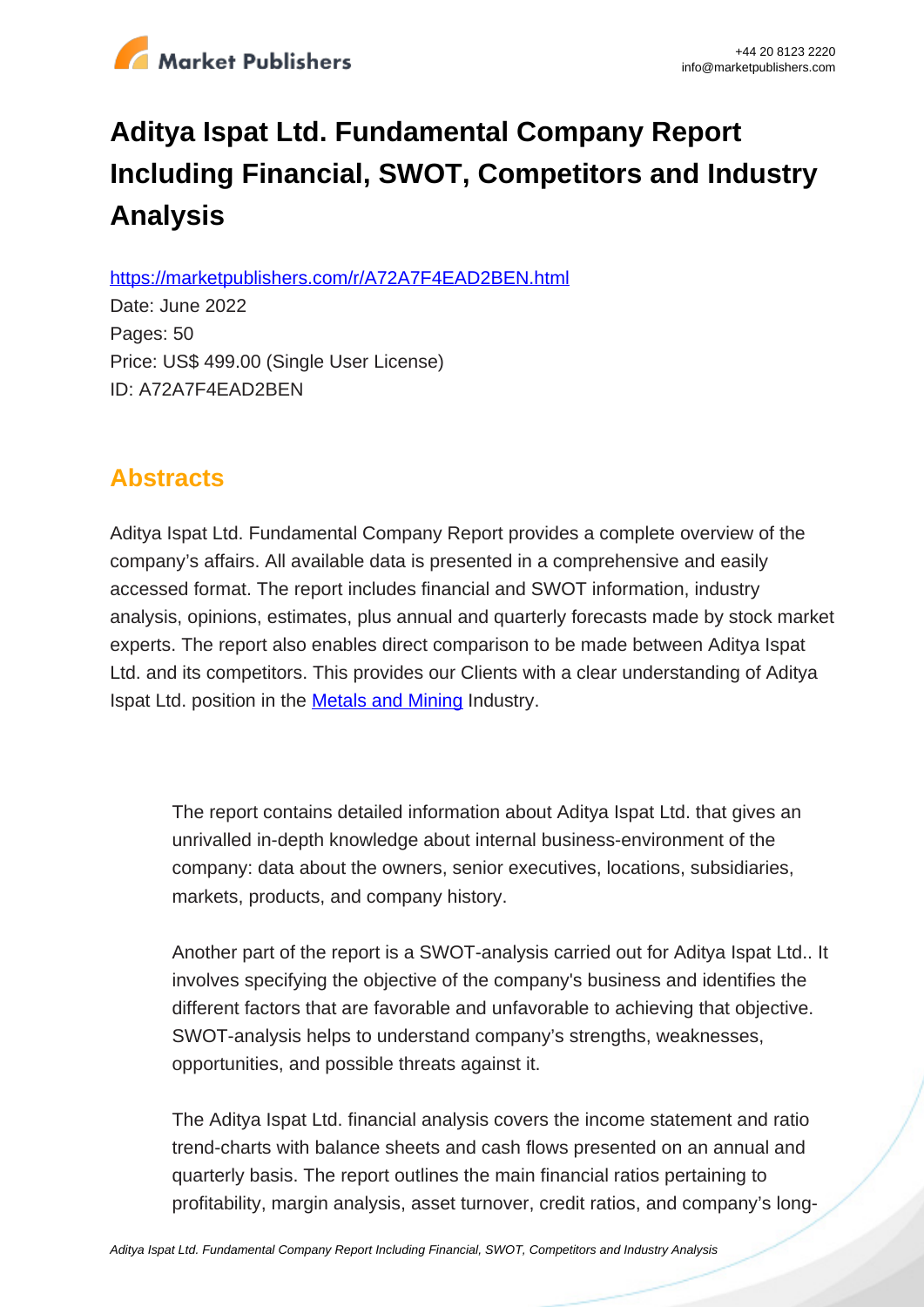

term solvency. This sort of company's information will assist and strengthen your company's decision-making processes.

In the part that describes Aditya Ispat Ltd. competitors and the industry in whole, the information about company's financial ratios is compared to those of its competitors and to the industry. The unique analysis of the market and company's competitors along with detailed information about the internal and external factors affecting the relevant industry will help to manage your business environment. Your company's business and sales activities will be boosted by gaining an insight into your competitors' businesses.

Also the report provides relevant news, an analysis of PR-activity, and stock price movements. The latter are correlated with pertinent news and press releases, and annual and quarterly forecasts are given by a variety of experts and market research firms. Such information creates your awareness about principal trends of Aditya Ispat Ltd. business.

#### **About Aditya Ispat Ltd.**

Aditya Ispat Limited manufactures steel bright bars in India. Its products include M.S. bright bars, free cutting steel bright bars, and carbon steel bright bars. The company was formerly known as Aditya Global Techno Corporations Limited and changed its name to Aditya Ispat Limited in March 2004. Aditya Ispat Limited is based in Hyderabad, India.

The above Company Fundamental Report is a half-ready report and contents are subject to change.

It means that we have all necessary data in our database to prepare the report but need **2-3 days** to complete it. During this time we are also updating the report with respect to the current moment. So, you can get all the most recent data available for the same price. Please note that preparation of additional types of analyses requires extra time.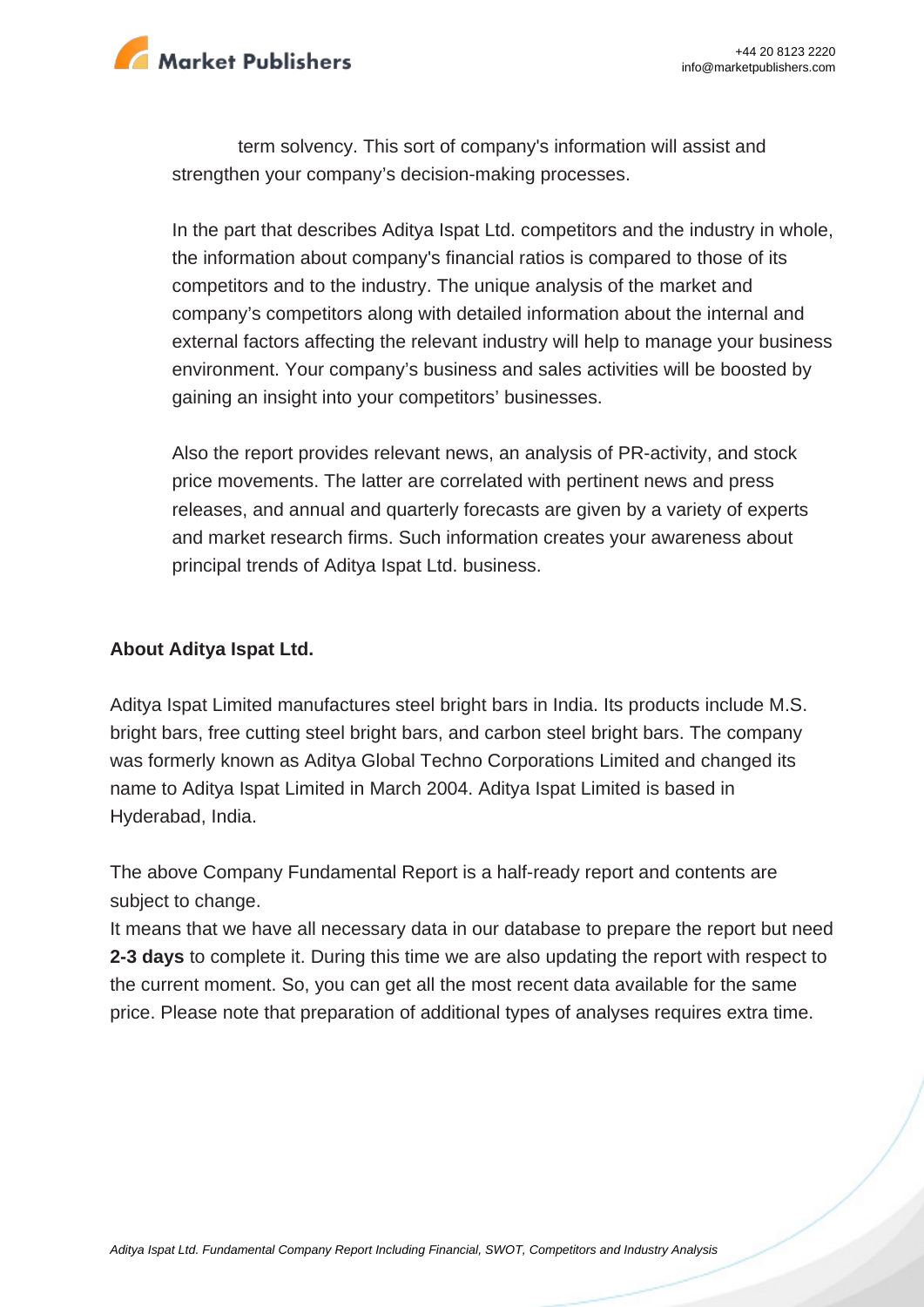

# **Contents**

#### RESEARCH METHODOLOGY

DISCI AIMER

#### **1. ADITYA ISPAT LTD. COMPANY PROFILE**

- 1.1. Key facts
- 1.2. Financial Performance
- 1.3. Key Executives
- 1.4. Ownership and Major Holders
- 1.5. Company History

#### **2. ADITYA ISPAT LTD. BUSINESS OVERVIEW**

- 2.1. Business Description
- 2.2. Major Products and Services
- 2.3. Markets and Sales Activities
- 2.4. Locations, Subsidiaries, Operating Units

#### **3. ADITYA ISPAT LTD. SWOT ANALYSIS**

- 3.1. Overview
- 3.2. Strengths
- 3.3. Weaknesses
- 3.4. Opportunities
- 3.5. Threats

#### **4. ADITYA ISPAT LTD. FINANCIAL ANALYSIS**

- 4.1. Financial Statements
- 4.1.1. Income Statement
- 4.1.2. Balance Sheet
- 4.1.3. Cash Flow
- 4.2. Financial Ratios
- 4.2.1. Profitability
- 4.2.2. Margin Analysis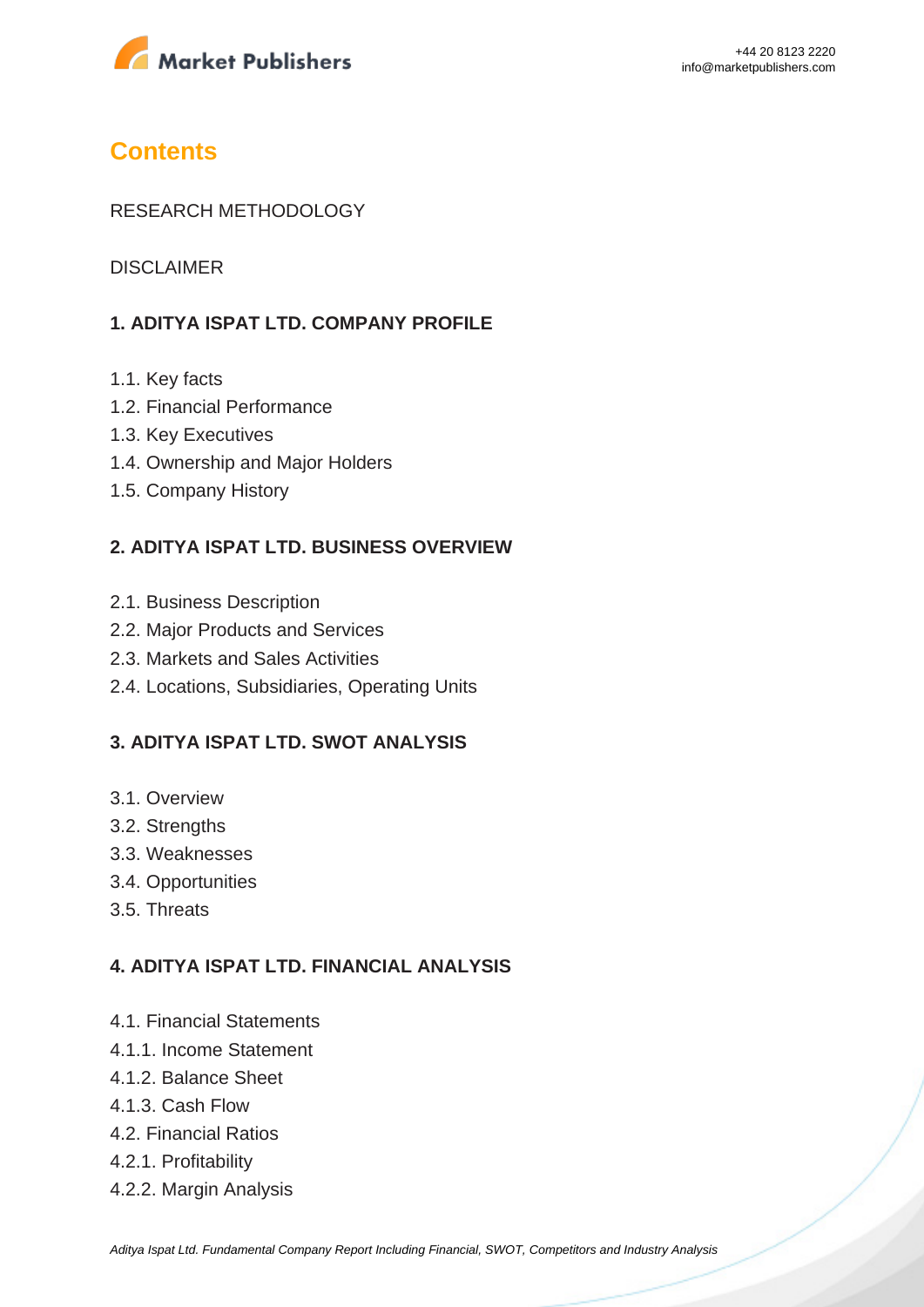

- 4.2.3. Asset Turnover
- 4.2.4. Credit Ratios
- 4.2.5. Long-Term Solvency
- 4.2.6. Growth Over Prior Year
- 4.2.7. Financial Ratios Charts
- 4.3. Stock Market Snapshot

# **5. ADITYA ISPAT LTD. COMPETITORS AND INDUSTRY ANALYSIS**

- 5.1. Aditya Ispat Ltd. Direct Competitors
- 5.2. Comparison of Aditya Ispat Ltd. and Direct Competitors Financial Ratios
- 5.3. Comparison of Aditya Ispat Ltd. and Direct Competitors Stock Charts
- 5.4. Aditya Ispat Ltd. Industry Analysis
- 5.4.1. Metals and Mining Industry Snapshot
- 5.4.2. Aditya Ispat Ltd. Industry Position Analysis

## **6. ADITYA ISPAT LTD. NEWS & EVENTS**

- 6.1. News & PR Activity Analysis
- 6.2. IR Corporate News
- 6.3. Marketing News
- 6.4. Corporate Events

# **7. ADITYA ISPAT LTD. EXPERTS REVIEW**<sup>1</sup>

- 7.1. Experts Consensus
- 7.2. Experts Revisions

# **8. ADITYA ISPAT LTD. ENHANCED SWOT ANALYSIS**<sup>2</sup>

## **9. INDIA PESTEL ANALYSIS**<sup>2</sup>

- 9.1. Political Factors
- 9.2. Economic Factors
- 9.3. Social Factors
- 9.4. Technological Factors
- 9.5. Environmental Factors
- 9.6. Legal Factors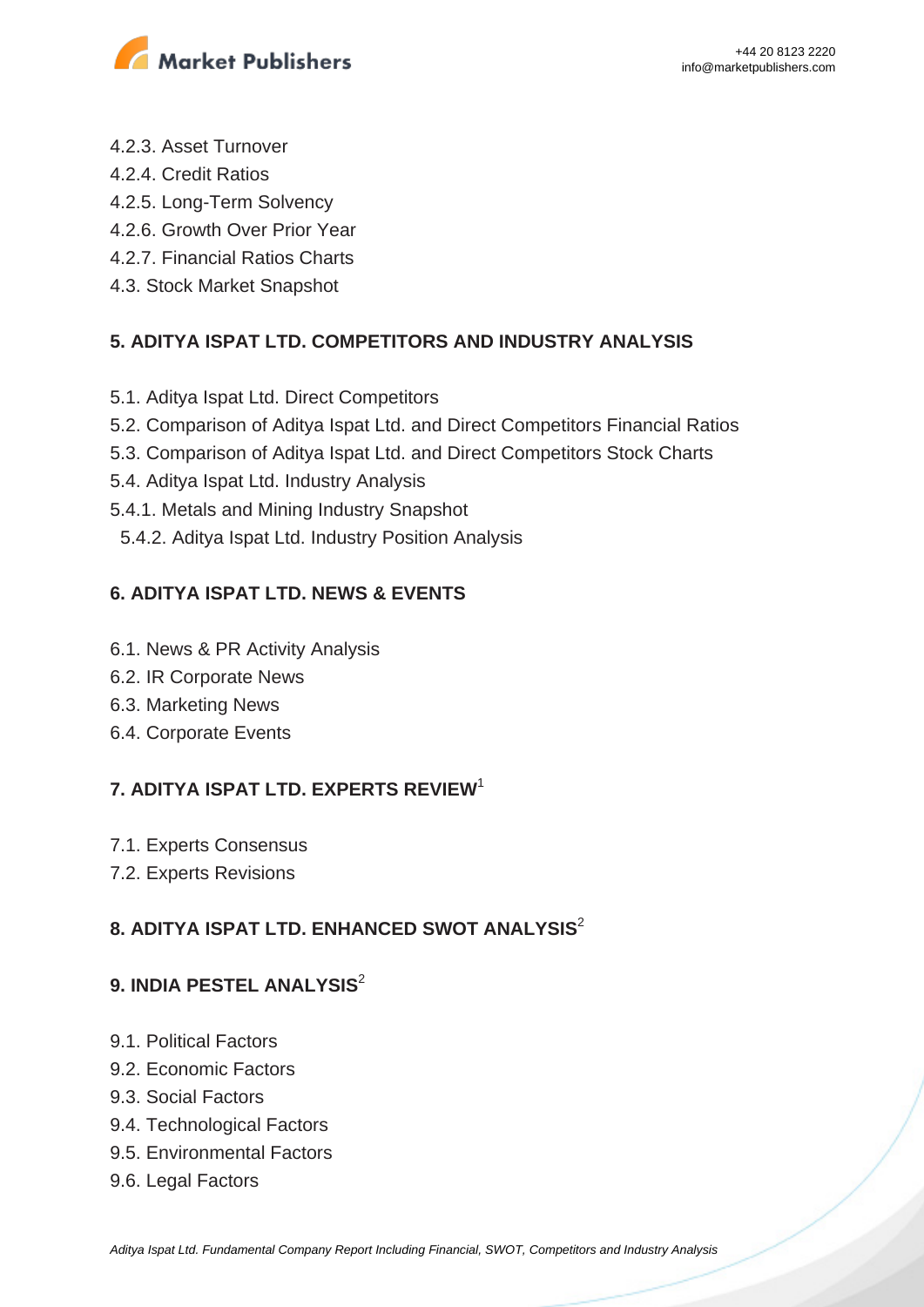

#### **10. ADITYA ISPAT LTD. IFE, EFE, IE MATRICES**<sup>2</sup>

- 10.1. Internal Factor Evaluation Matrix
- 10.2. External Factor Evaluation Matrix
- 10.3. Internal External Matrix

## **11. ADITYA ISPAT LTD. PORTER FIVE FORCES ANALYSIS**<sup>2</sup>

#### **12. ADITYA ISPAT LTD. VRIO ANALYSIS**<sup>2</sup>

#### **APPENDIX: RATIO DEFINITIONS**

#### **LIST OF FIGURES**

Aditya Ispat Ltd. Annual Revenues in Comparison with Cost of Goods Sold and Gross

Profit Profit Margin Chart Operating Margin Chart Return on Equity (ROE) Chart Return on Assets (ROA) Chart Debt to Equity Chart Current Ratio Chart Aditya Ispat Ltd. 1-year Stock Charts Aditya Ispat Ltd. 5-year Stock Charts Aditya Ispat Ltd. vs. Main Indexes 1-year Stock Chart Aditya Ispat Ltd. vs. Direct Competitors 1-year Stock Charts Aditya Ispat Ltd. Article Density Chart

2 – These sections are available only when you purchase a report with appropriate additional types of analyses.

The complete financial data is available for publicly traded companies.

<sup>1 –</sup> Data availability depends on company's security policy.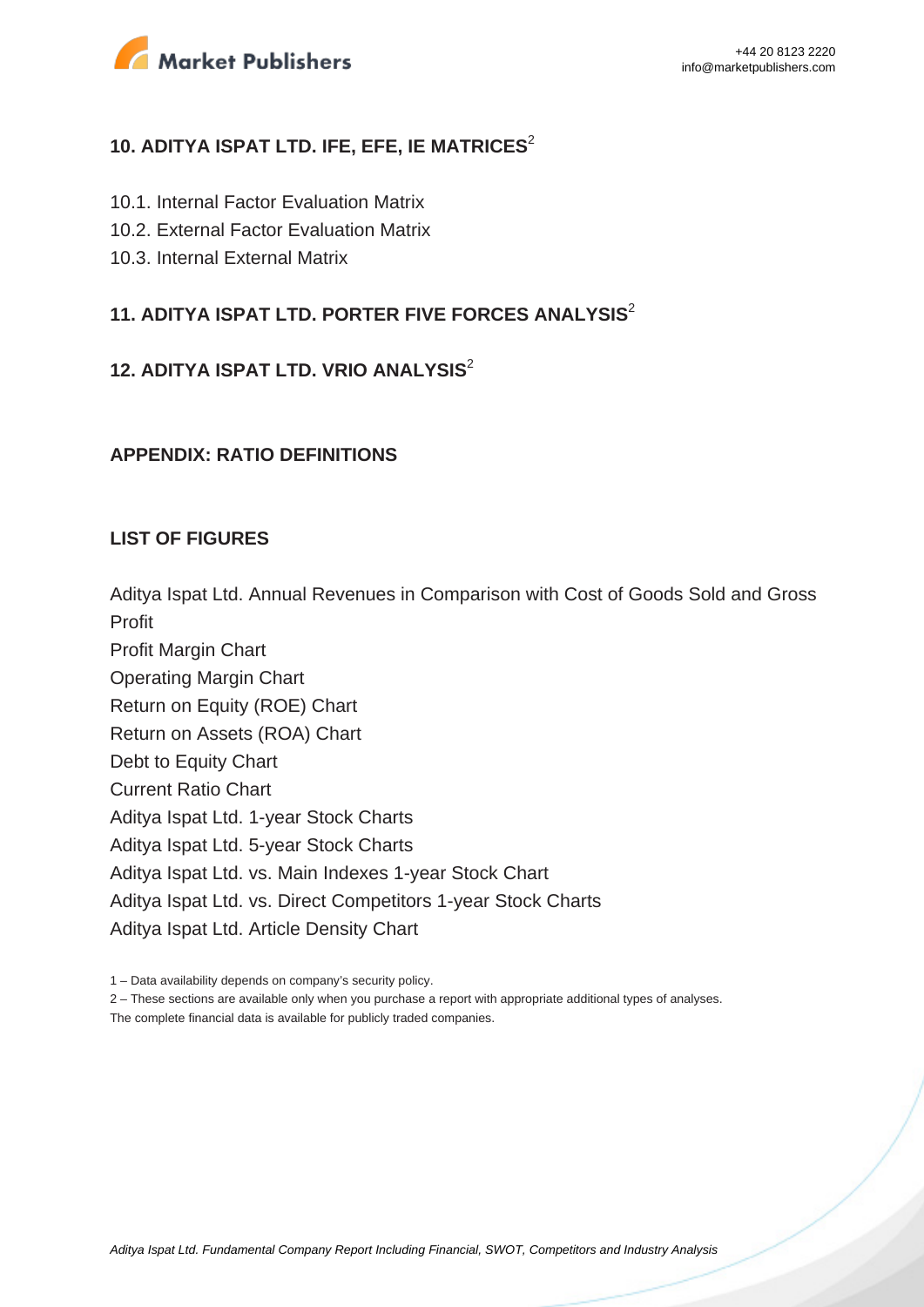

# **List Of Tables**

#### **LIST OF TABLES**

Aditya Ispat Ltd. Key Facts **Profitability** Management Effectiveness Income Statement Key Figures Balance Sheet Key Figures Cash Flow Statement Key Figures Financial Performance Abbreviation Guide Aditya Ispat Ltd. Key Executives Aditya Ispat Ltd. Major Shareholders Aditya Ispat Ltd. History Aditya Ispat Ltd. Products Revenues by Segment Revenues by Region Aditya Ispat Ltd. Offices and Representations Aditya Ispat Ltd. SWOT Analysis Yearly Income Statement Including Trends Income Statement Latest 4 Quarters Including Trends Yearly Balance Sheet Including Trends Balance Sheet Latest 4 Quarters Including Trends Yearly Cash Flow Including Trends Cash Flow Latest 4 Quarters Including Trends Aditya Ispat Ltd. Profitability Ratios Margin Analysis Ratios Asset Turnover Ratios Credit Ratios Long-Term Solvency Ratios Financial Ratios Growth Over Prior Year Aditya Ispat Ltd. Capital Market Snapshot Aditya Ispat Ltd. Direct Competitors Key Facts Direct Competitors Profitability Ratios Direct Competitors Margin Analysis Ratios Direct Competitors Asset Turnover Ratios Direct Competitors Credit Ratios Direct Competitors Long-Term Solvency Ratios Metals and Mining Industry Statistics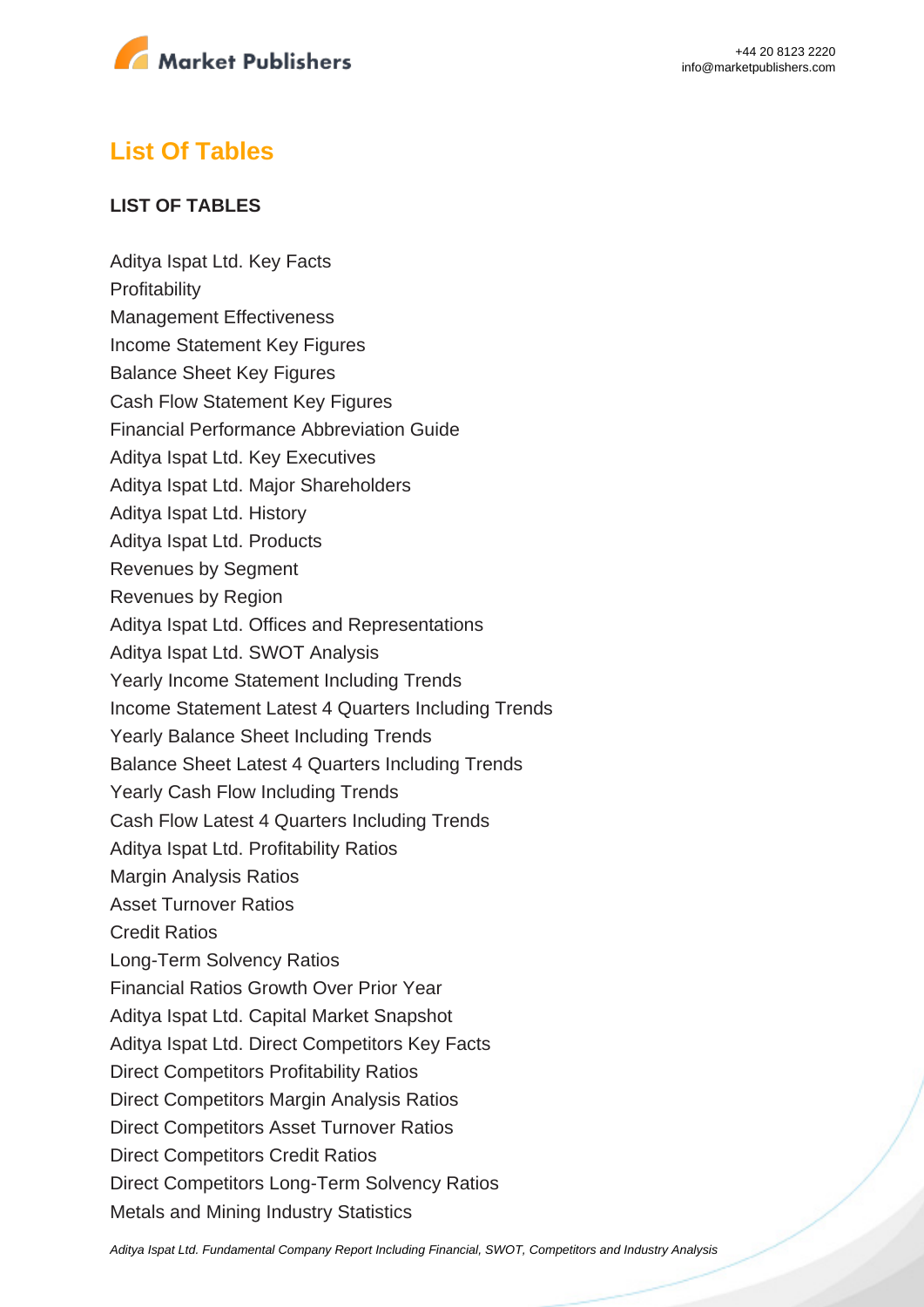

Aditya Ispat Ltd. Industry Position Company vs. Industry Income Statement Analysis Company vs. Industry Balance Sheet Analysis Company vs. Industry Cash Flow Analysis Company vs. Industry Ratios Comparison Aditya Ispat Ltd. Consensus Recommendations<sup>1</sup> Analyst Recommendation Summary<sup>1</sup> Price Target Summary<sup>1</sup> Experts Recommendation Trends<sup>1</sup> Revenue Estimates Analysis<sup>1</sup> Earnings Estimates Analysis $<sup>1</sup>$ </sup> Historical Surprises<sup>1</sup> Revenue Estimates Trend<sup>1</sup> Earnings Estimates Trend<sup>1</sup> Revenue Revisions<sup>1</sup>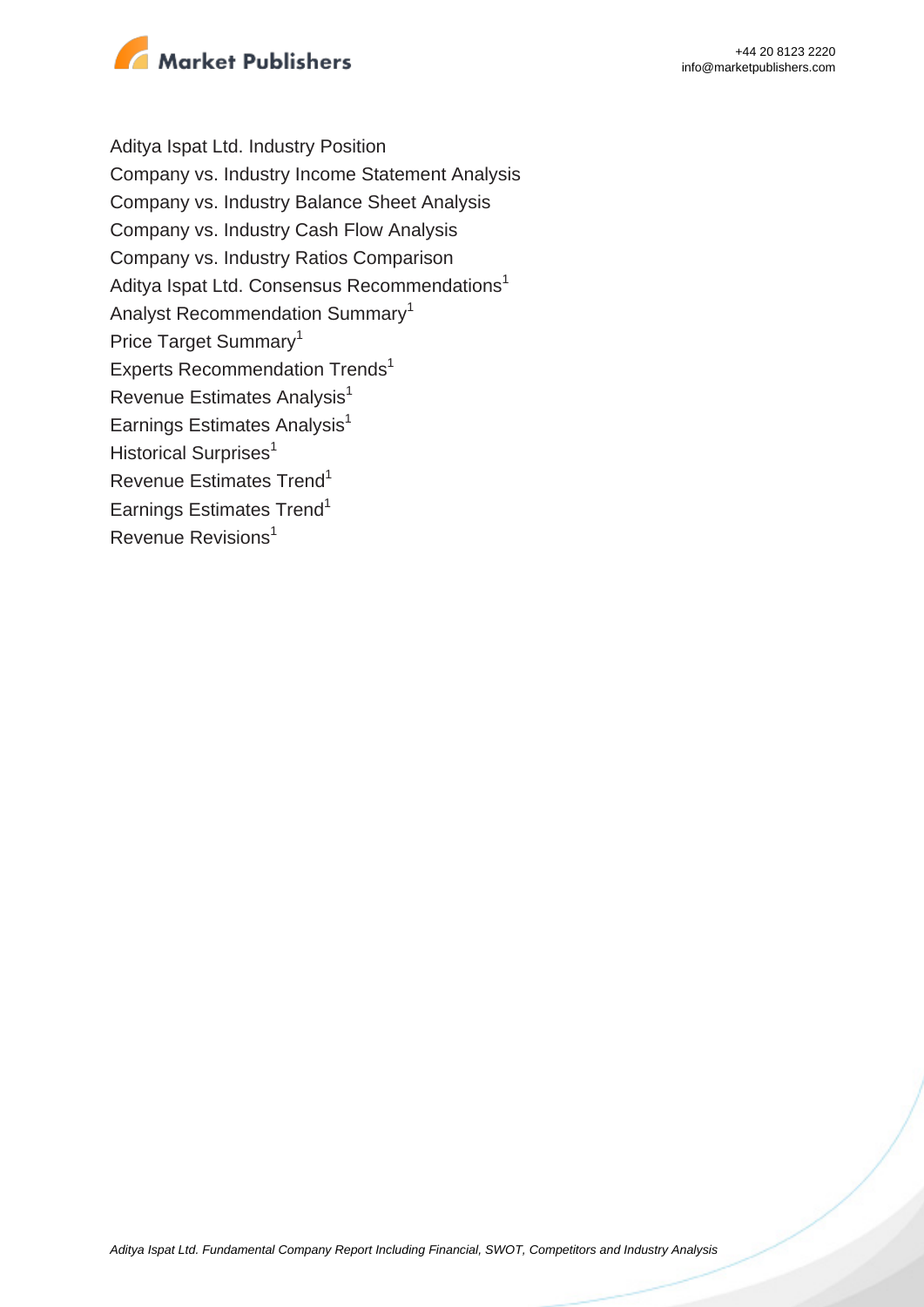

# **ANALYSIS FEATURES**

#### **SWOT Analysis**

SWOT, which stands for Strengths, Weaknesses, Opportunities and Threats, is an analytical framework that identifies the internal and external factors that are favorable and unfavorable for a company.

#### **Enhanced SWOT Analysis**

Enhanced SWOT is a 3×3 grid that arranges strengths, weaknesses, opportunities and threats into one scheme:

How to use the strengths to take advantage of the opportunities?

How to use the strengths to reduce likelihood and impact of the threats?

How to overcome the weaknesses that obstruct taking advantage of the opportunities?

How to overcome the weaknesses that can make the threats a reality?

Upon answering these questions a company can develop a project plan to improve its business performance.

#### **PESTEL Analysis**

PESTEL (also termed as PESTLE) is an ideal tool to strategically analyze what influence different outside factors – political, economic, sociocultural, technological, environmental and legal – exert on a business to later chart its long term targets.

Being part of the external analysis when carrying out a strategic assessment or performing a market study, PESTEL gives an overview of diverse macro-environmental factors that any company should thoughtfully consider. By perceiving these outside environments, businesses can maximally benefit from the opportunities while minimizing the threats to the organization.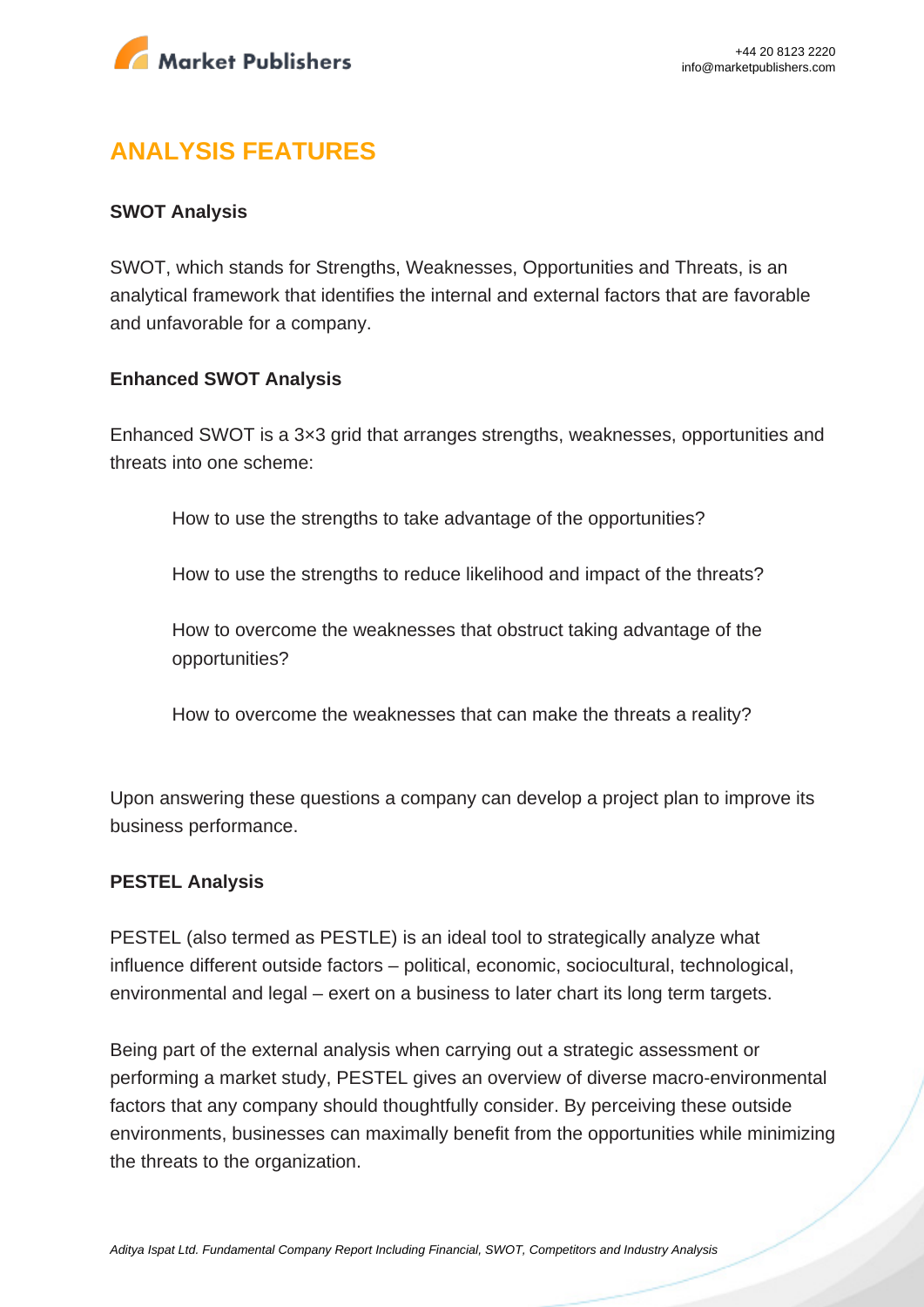

Key Factors Examined by PESTEL Analysis:

Political – What opportunities and pressures are brought by political bodies and what is the degree of public regulations' impact on the business?

Economic – What economic policies, trends and structures are expected to affect the organization, what is this influence's degree?

Sociological – What cultural and societal aspects will work upon the demand for the business's products and operations?

Technological – What impact do the technological aspects, innovations, incentives and barriers have on the organization?

Environmental – What environmental and ecological facets, both locally and farther afield, are likely to predetermine the business?

Legal – What laws and legislation will exert influence on the style the business is carried out?

#### **IFE, EFE, IE Matrices**

The Internal Factor Evaluation matrix (IFE matrix) is a strategic management tool helping audit or evaluate major weaknesses and strengths in a business's functional areas. In addition, IFE matrix serves as a basis for identifying and assessing relationships amongst those areas. The IFE matrix is utilised in strategy formulation.

The External Factor Evaluation matrix (EFE matrix) is a tool of strategic management that is typically utilised to assess current market conditions. It is an ideal instrument for visualising and prioritising the threats and opportunities a firm is facing.

The essential difference between the above mentioned matrices lies in the type of factors incorporated in the model; whilst the latter is engaged in internal factors, the former deals exceptionally with external factors – those exposed to social, political, economic, legal, etc. external forces.

Being a continuation of the EFE matrix and IFE matrix models, the Internal External matrix (IE matrix) rests upon an investigation of external and internal business factors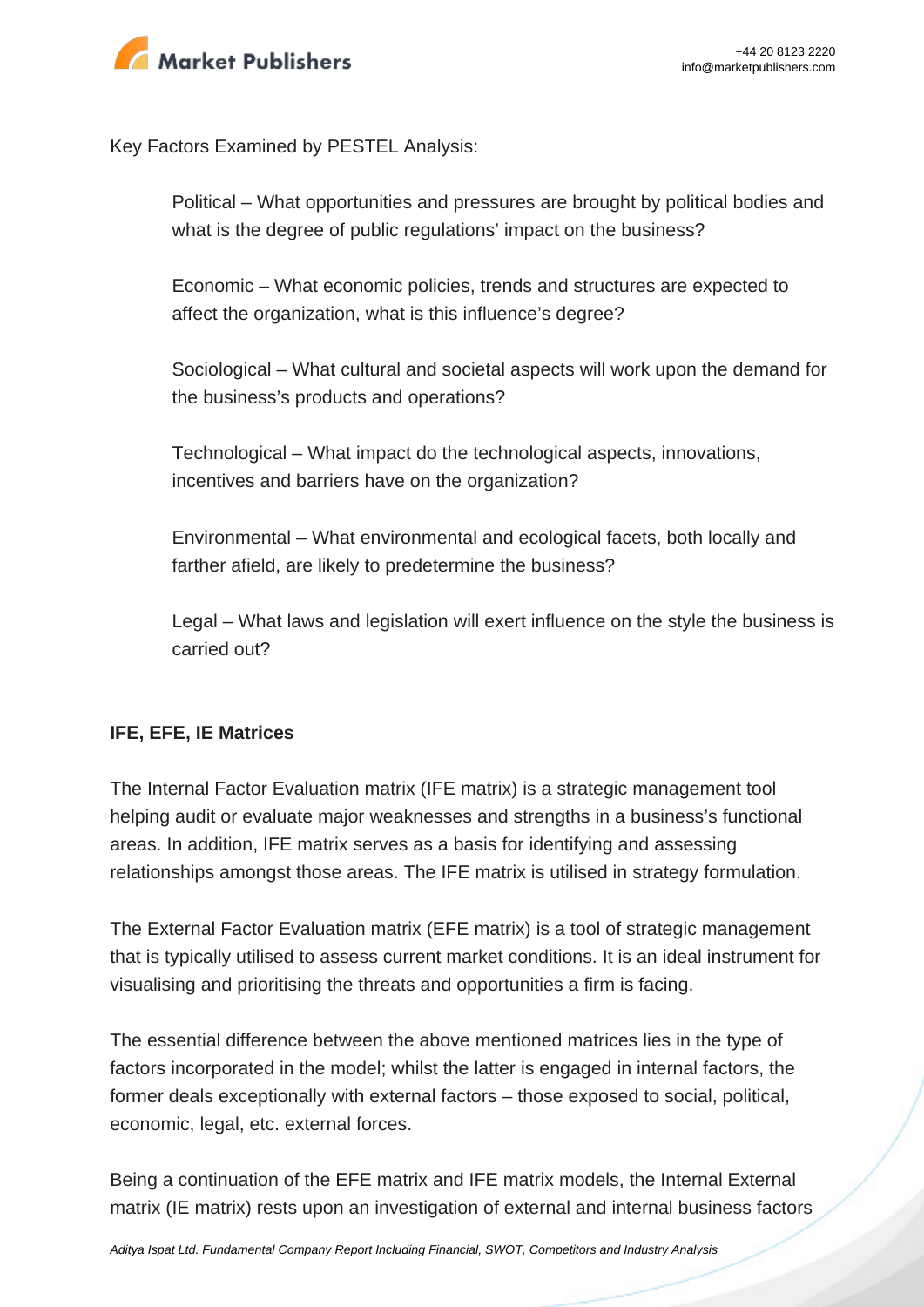

integrated into one suggestive model.

#### **Porter Five Forces Analysis**

The Porter's five forces analysis studies the industry of operation and helps the company find new sources of competitive advantage. The analysis surveys an industry through five major questions:

What composes a threat of substitute products and services?

Is there a threat of new competitors entering the market?

What is the intensity of competitive rivalry?

How big is the bargaining power of buyers?

How significant is the bargaining power of suppliers?

#### **VRIO Analysis**

VRIO stands for Value, Rarity, Imitability, Organization. This analysis helps to evaluate all company's resources and capabilities and bring them together into one aggregate table that includes:

Tangible resources Financial

Physical

**Technological** 

**Organizational** 

Intangible resources Human

Innovation and Creativity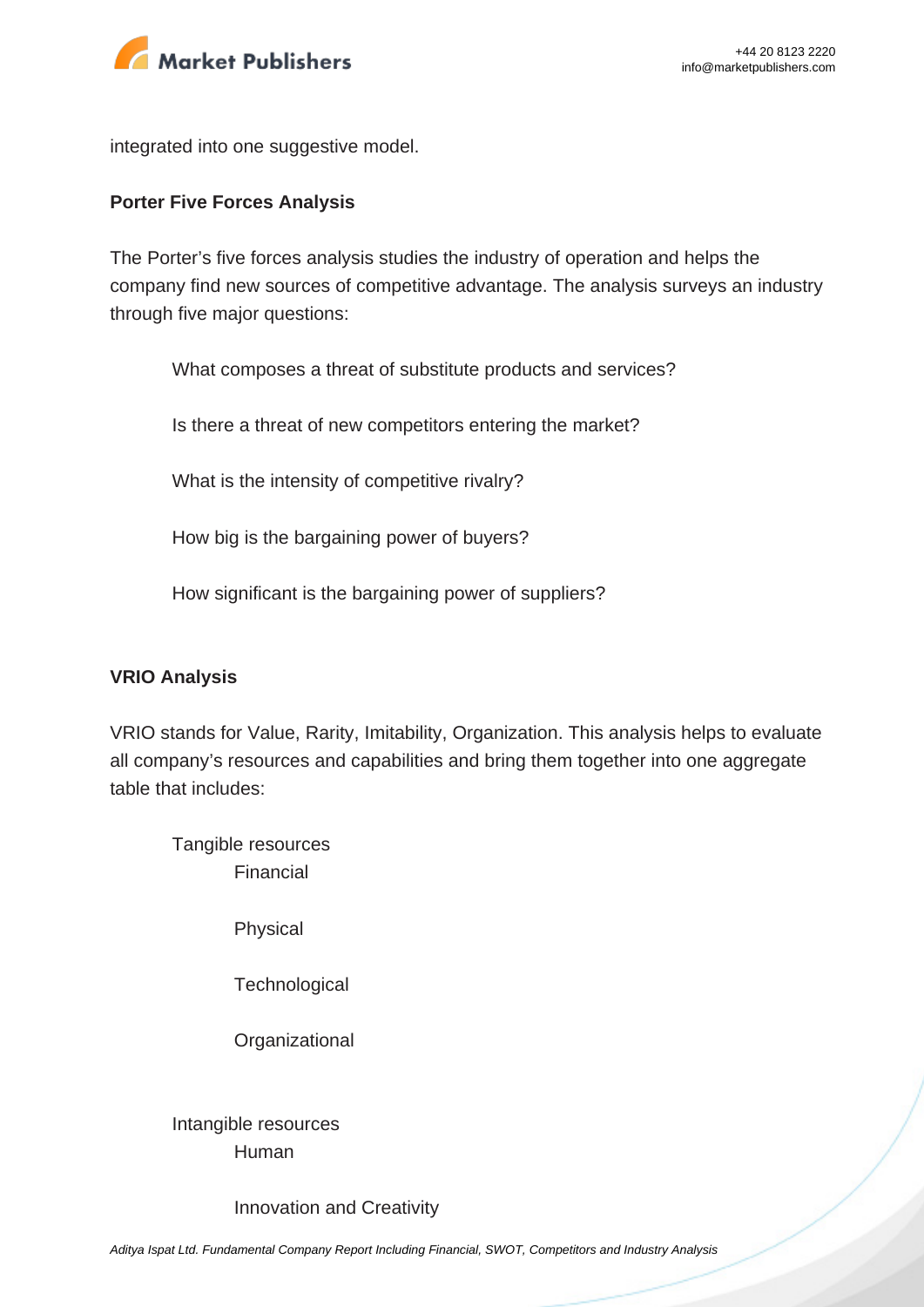

Reputation

Organizational capabilities

The result of the analysis gives a clear picture of company's competitive and economic implications, answering the questions if the resources mentioned above are:

Valuable?

Rare?

Costly to imitate?

Organized properly?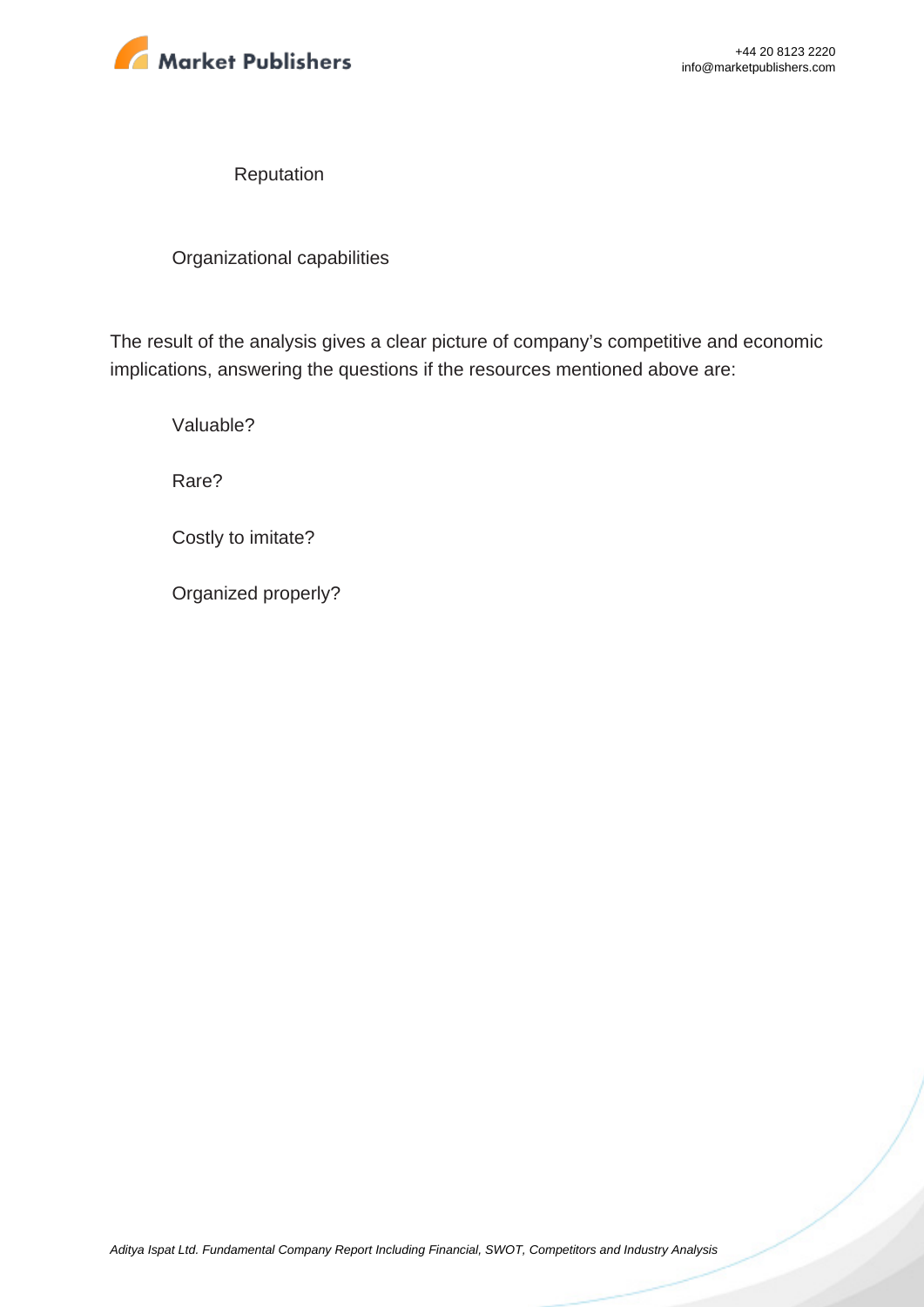

### I would like to order

Product name: Aditya Ispat Ltd. Fundamental Company Report Including Financial, SWOT, Competitors and Industry Analysis

Product link: [https://marketpublishers.com/r/A72A7F4EAD2BEN.html](https://marketpublishers.com/report/industry/metallurgy/aditya_ispat_ltd_swot_analysis_bac.html)

Price: US\$ 499.00 (Single User License / Electronic Delivery) If you want to order Corporate License or Hard Copy, please, contact our Customer Service: [info@marketpublishers.com](mailto:info@marketpublishers.com)

## Payment

To pay by Credit Card (Visa, MasterCard, American Express, PayPal), please, click button on product page [https://marketpublishers.com/r/A72A7F4EAD2BEN.html](https://marketpublishers.com/report/industry/metallurgy/aditya_ispat_ltd_swot_analysis_bac.html)

To pay by Wire Transfer, please, fill in your contact details in the form below:

First name: Last name: Email: Company: Address: City: Zip code: Country: Tel: Fax: Your message:

\*\*All fields are required

Custumer signature

Please, note that by ordering from marketpublishers.com you are agreeing to our Terms & Conditions at<https://marketpublishers.com/docs/terms.html>

To place an order via fax simply print this form, fill in the information below and fax the completed form to +44 20 7900 3970